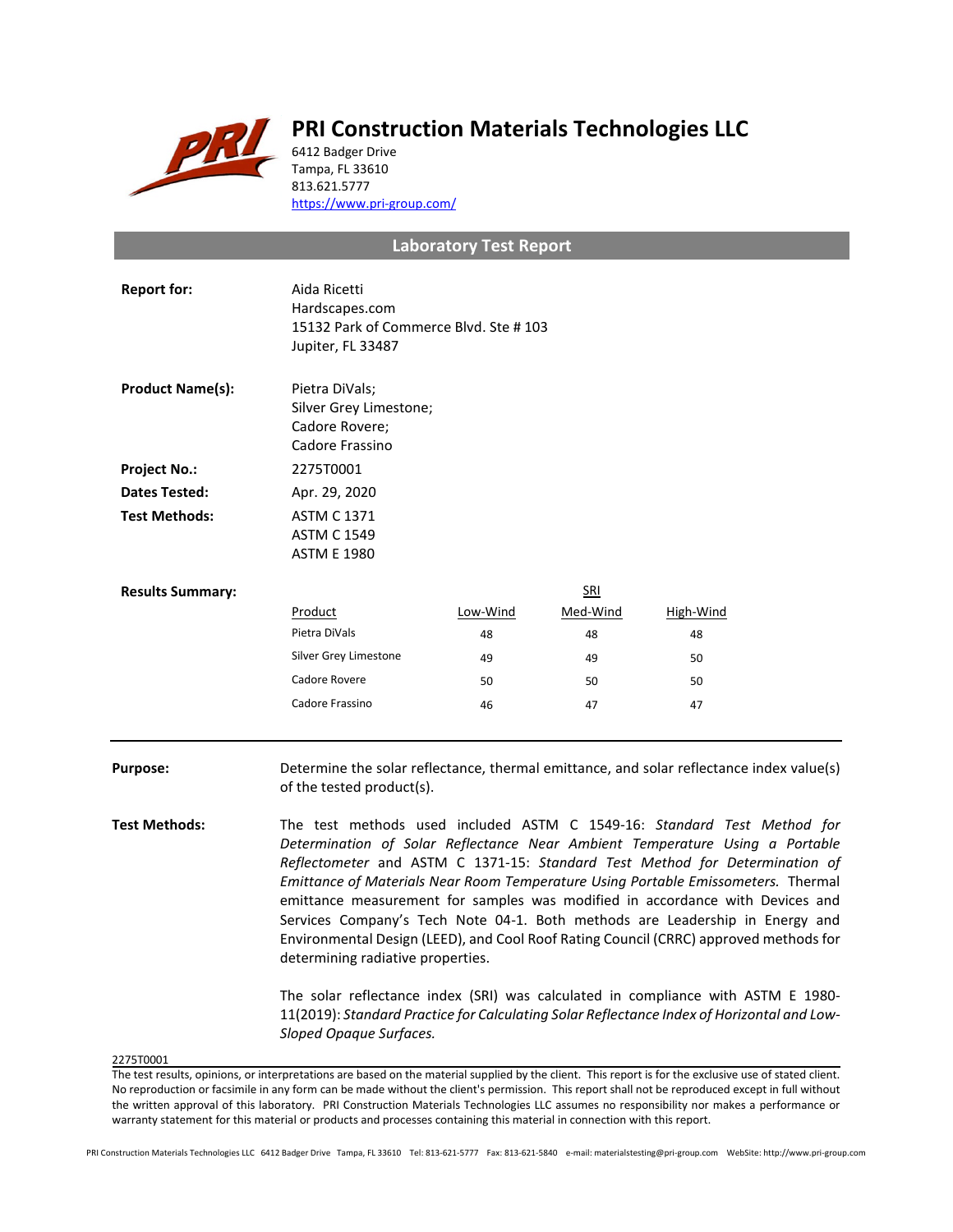Hardscapes.com ASTM C 1549 for Reflectance, ASTM C 1371 for Emittance, and ASTM E 1980 for Solar Reflectance Index (SRI) Client provided sample(s) Page **2** of **3**

| Sampling: | The following materials were received by PRI. |               |               |               |  |  |
|-----------|-----------------------------------------------|---------------|---------------|---------------|--|--|
|           | Product                                       | <b>Source</b> | Date          | Sampling      |  |  |
|           | Pietra DiVals                                 | Tampa, FL     | Apr. 28, 2020 | Hardscape.com |  |  |
|           | Silver Grey Limestone                         | Tampa, FL     | Apr. 28, 2020 | Hardscape.com |  |  |
|           | Cadore Rovere                                 | Tampa, FL     | Apr. 28, 2020 | Hardscape.com |  |  |
|           | Cadore Frassino                               | Tampa, FL     | Apr. 28, 2020 | Hardscape.com |  |  |

**Results:**

**ASTM E 1980**

|                                      | <b>Solar Reflectance</b> |          | <b>Thermal Emittance</b>       |          | <b>SRI</b>                     |                 |                  |
|--------------------------------------|--------------------------|----------|--------------------------------|----------|--------------------------------|-----------------|------------------|
| Property                             | <b>ASTM C 15491</b>      |          | <b>ASTM C 1371<sup>2</sup></b> |          | <b>ASTM E 1980<sup>3</sup></b> |                 |                  |
|                                      | Avg.                     | Std.Dev. | Avg.                           | Std.Dev. | Low-Wind                       | <b>Med-Wind</b> | <b>High-Wind</b> |
| Petra DiVals<br>1 specimen;          | 0.420                    | 0.007    | 0.91                           | 0.00     | 48                             | 48              | 48               |
| Silver Grey Limestone<br>1 specimen; | 0.434                    | 0.015    | 0.89                           | 0.00     | 49                             | 49              | 50               |
| Cadore Rovere<br>1 specimen;         | 0.432                    | 0.008    | 0.92                           | 0.01     | 50                             | 50              | 50               |
| Cadore Frassino<br>1 specimen;       | 0.408                    | 0.009    | 0.91                           | 0.00     | 46                             | 47              | 47               |

Note(s): 1- Reflectance measurements were conducted using a Devices and Services SSR-ER Version 6.4 Reflectometer operated in v5 emulation mode and calibrated with Devices and Services Reference Tile # D-18.

> 2- Emittance measurements were conducted using a Devices and Services Emissometer Model AE calibrated with Devices and Services Reference Standards: High Emittance: 0.90 and Low Emittance: 0.06. Thermal emittance measurement for sample was modified in accordance with Devices and Services Company's Tech Note 04-1.

> 3- SRI calculations per ASTM E 1980 utilize the following assumptions: Low-Wind  $h_c = 5$  W/m<sup>2</sup>·K, Medium-Wind  $h_c = 12$  W/m<sup>2</sup>·K, and High-Wind  $h_c = 30 \text{ W/m}^2 \cdot \text{K}$ .

**Statement of Attestation:** The Solar Reflectance Index of these samples was calculated in accordance with **ASTM E 1980:** *Standard Practice for Calculating Solar Reflectance Index of Horizontal and Low-Sloped Opaque Surfaces*.The laboratory test results presented in this report are representative of the materials supplied.

**Signed: Brent Barbeau Manager**

**Date:** Apr. 29, 2020

## **Report Issue History:**

| Issue #  | Date          | <b>Pages</b> | <b>Revision Description (if applicable)</b> |
|----------|---------------|--------------|---------------------------------------------|
| Original | Apr. 29, 2020 |              |                                             |

2275T0001

The test results, opinions, or interpretations are based on the material supplied by the client. This report is for the exclusive use of stated client. No reproduction or facsimile in any form can be made without the client's permission. This report shall not be reproduced except in full without the written approval of this laboratory. PRI Construction Materials Technologies LLC assumes no responsibility nor makes a performance or warranty statement for this material or products and processes containing this material in connection with this report.

PRI Construction Materials Technologies LLC 6412 Badger Drive Tampa, FL 33610 Tel: 813-621-5777 Fax: 813-621-5840 e-mail: materialstesting@pri-group.com WebSite: http://www.pri-group.com